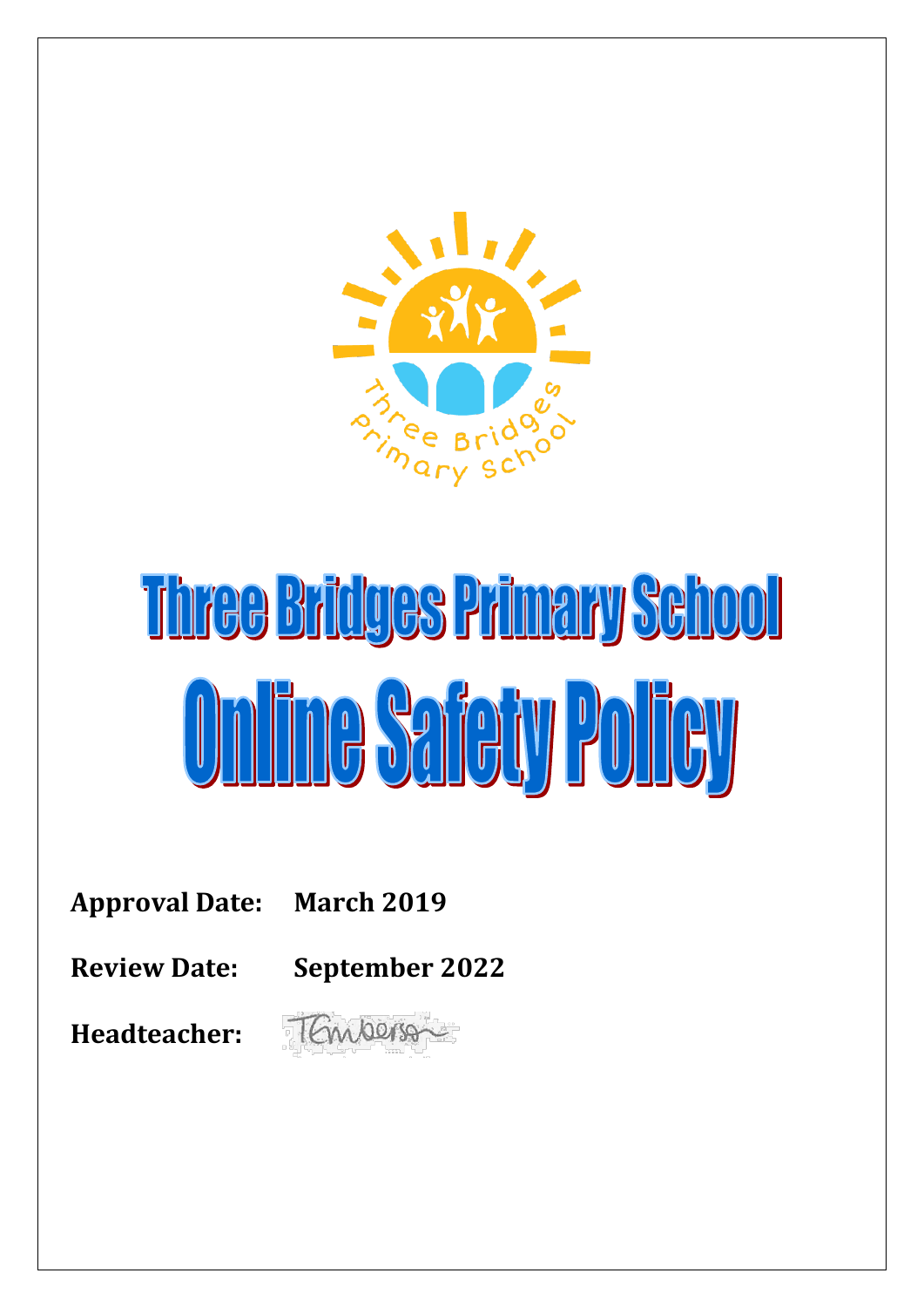## **Development / Monitoring / Review of this Policy**

This Online Safety policy has been developed by a working group / committee made up of:

- $\bullet$  HT.
- Online Safety co-ordinator,
- and support from JSPC.

Schedule for Development / Monitoring / Review

| This Online Safety policy was approved by the Headteacher on:      | 27 <sup>th</sup> February 2019   |
|--------------------------------------------------------------------|----------------------------------|
| The implementation of this Online Safety policy will be            | The Headteacher, Governing       |
| monitored by the:                                                  | Body and the Online Safety Co-   |
|                                                                    | ordinator                        |
| Monitoring will take place at regular intervals:                   | Once a year                      |
| The Online Safety Policy will be reviewed annually, or more        | September 2022                   |
| regularly in the light of any significant new developments in the  |                                  |
| use of the technologies, new threats to online safety or incidents |                                  |
| that have taken place. The next anticipated review date will be:   |                                  |
| Should serious online safety incidents take place, the following   | LA Safeguarding Officer / Police |
| external persons / agencies should be informed:                    | (as appropriate)                 |

The school will monitor the impact of the policy using:

- Logs of reported incidents
- Monitoring logs of internet activity (including sites visited) / filtering
- Surveys / questionnaires of
	- o pupils
	- o parents / carers
	- o staff

## **Scope of the Policy**

This policy applies to all members of the school community (including staff, pupils, volunteers, parents / carers, visitors, community users) who have access to and are users of school digital technology systems, both in and out of the school.

The Education and Inspections Act 2006 empowers Headteachers to such extent as is reasonable, to regulate the behaviour of students / pupils when they are off the school site and empowers members of staff to impose disciplinary penalties for inappropriate behaviour. This is pertinent to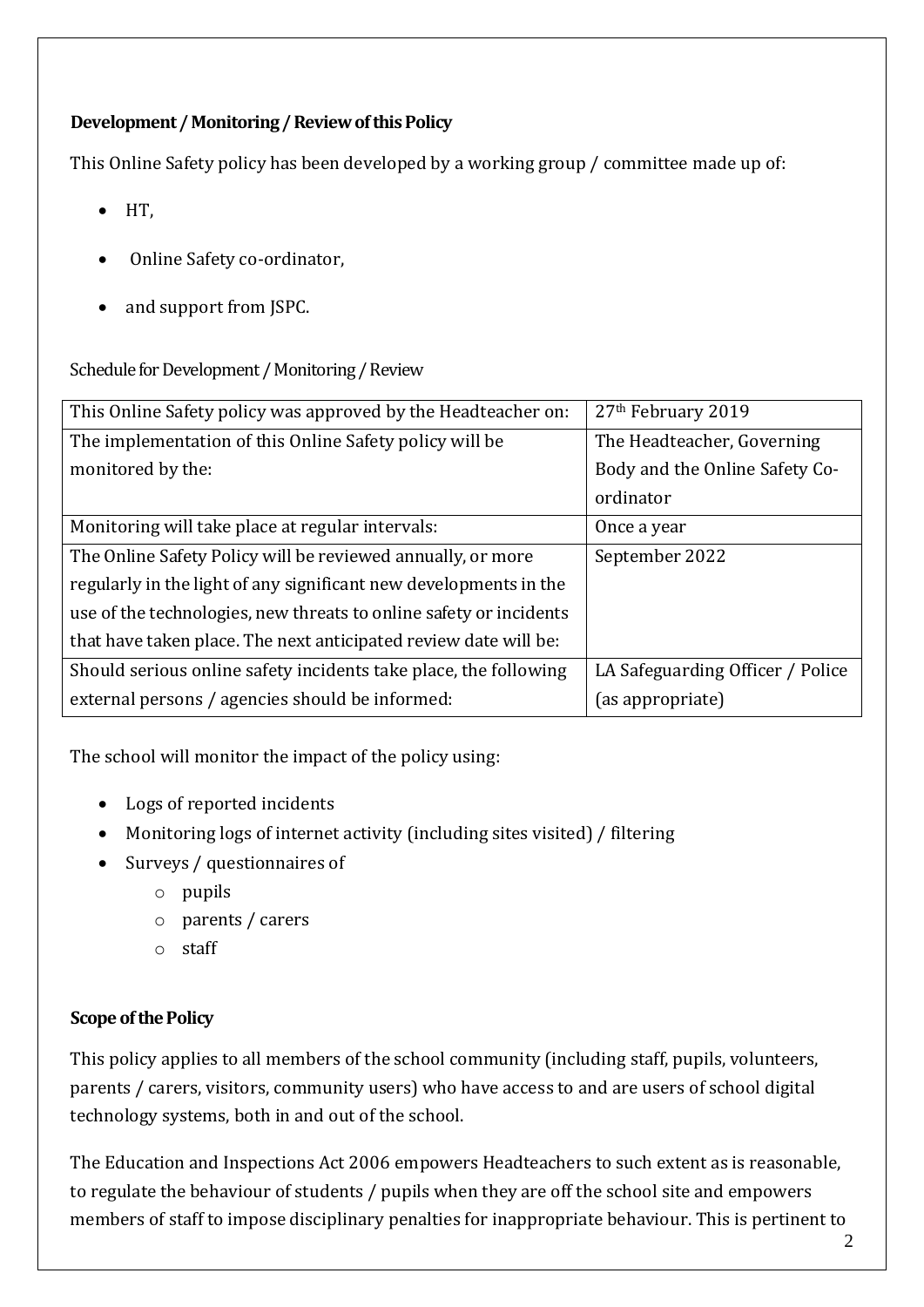incidents of online-bullying or other Online Safety incidents covered by this policy, which may take place outside of the school, but are linked to membership of the school. The 2011 Education Act increased these powers with regard to the searching for and of electronic devices and the deletion of data (see appendix for template policy). In the case of both acts, action can only be taken over issues covered by the published Behaviour Policy.

The school will deal with such incidents within this policy and associated behaviour and antibullying policies and will, where known, inform parents / carers of incidents of inappropriate Online Safety behaviour that take place out of school.

## **Roles and Responsibilities**

The following section outlines the online safety roles and responsibilities of individuals and groups within the school:

## **Governors**

Governors are responsible for the approval of the Online Safety Policy and for reviewing the effectiveness of the policy. This will be carried out by the Governors receiving regular information about online safety incidents and monitoring reports. A member of the Governing Body, Andrew Eley, has taken on the role of Online Safety Governor. The role of the Online Safety Governor will include:

- Attendance at Online Safety Group meetings
- Reporting incidents to relevant Governors.

#### **Headteacher and Senior Leaders**

- The Headteacher has a duty of care for ensuring the safety (including online safety) of members of the school community, though the day to day responsibility for online safety will be delegated to the Online Safety Co-ordinator
- The Headteacher and (at least) another member of the Senior Leadership Team should be aware of the procedures to be followed in the event of a serious online safety allegation being made against a member of staff
- The Headteacher is responsible for ensuring that the Online Safety Co-ordinator and other relevant staff receive suitable training to enable them to carry out their online safety roles and to train other colleagues, as relevant. Online Safety *BOOST includes access to unlimited online webinar training – further details are at* <https://boost.swgfl.org.uk/>
- The Senior Leadership Team will be alerted of serious incidents reports from the Online Safety Co-ordinator.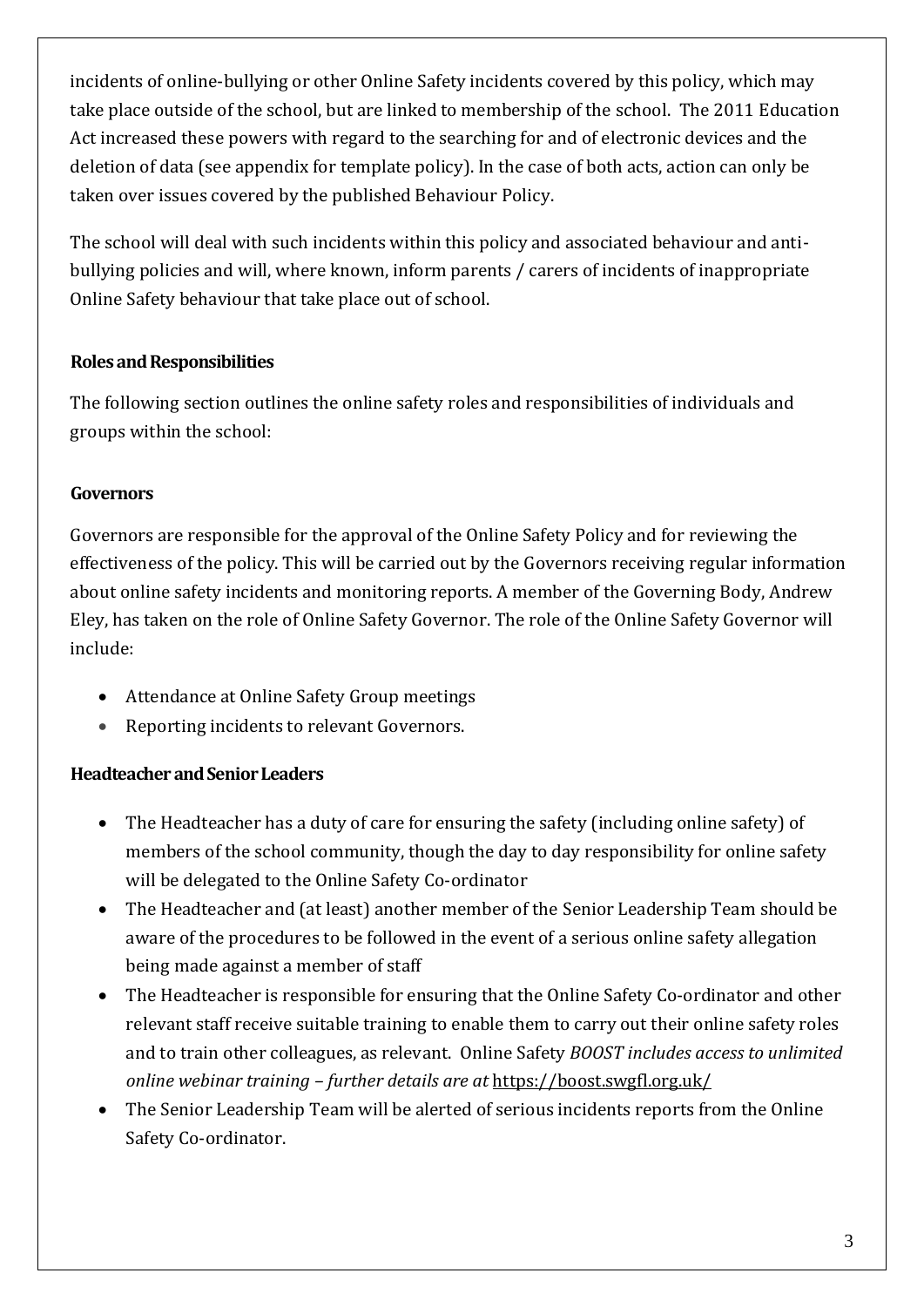#### **Online Safety Co-ordinator**

- Takes day to day responsibility for online safety issues and has a leading role in establishing and reviewing the school online safety policies / documents
- Ensures that all staff are aware of the procedures that need to be followed in the event of an online safety incident taking place
- Provides training and advice for staff
- Liaises with the Headteacher
- Liaises with JSPC (ICT Outside Contractor)
- Receives reports of online safety incidents and creates a log of incidents to inform future online safety developments.
- Meets, as needed, with the Online Safety Governor to discuss current issues, review incident logs and filtering / change control logs
- Attends relevant meetings as needed
- Reports as needed to Senior Leadership Team.

#### **JSPC (ICT Outside Contractor)**

JSPC is responsible for ensuring:

- **That the school's technical infrastructure is secure and is not open to misuse or malicious attack**
- **That the** *school* **meets required online safety technical requirements and any Local Authority Online Safety Policy / Guidance that may apply.**
- **That users may only access the networks and devices through a properly enforced password protection policy, in which passwords are changed once a year**
- *The school's filtering solution allows for deep packet inspection of all communications, providing detailed monitoring and reporting, and the ability to block keyword searches in search engines. The product is Surfprotect Quantum, provided by EXA Broadband.*
- That they keep up to date with online safety technical information in order to effectively carry out their online safety role and to inform and update others as relevant
- That the use of the network / internet / Learning Platform / remote access / email is monitored in order that any misuse / attempted misuse can be reported to the Headteacher for investigation / action / sanction
- That monitoring software / systems are implemented and updated as agreed in school policies.

## **Teachingand Support Staff**

Are responsible for ensuring that:

 **They have an up to date awareness of the current school Online Safety Policy and practices**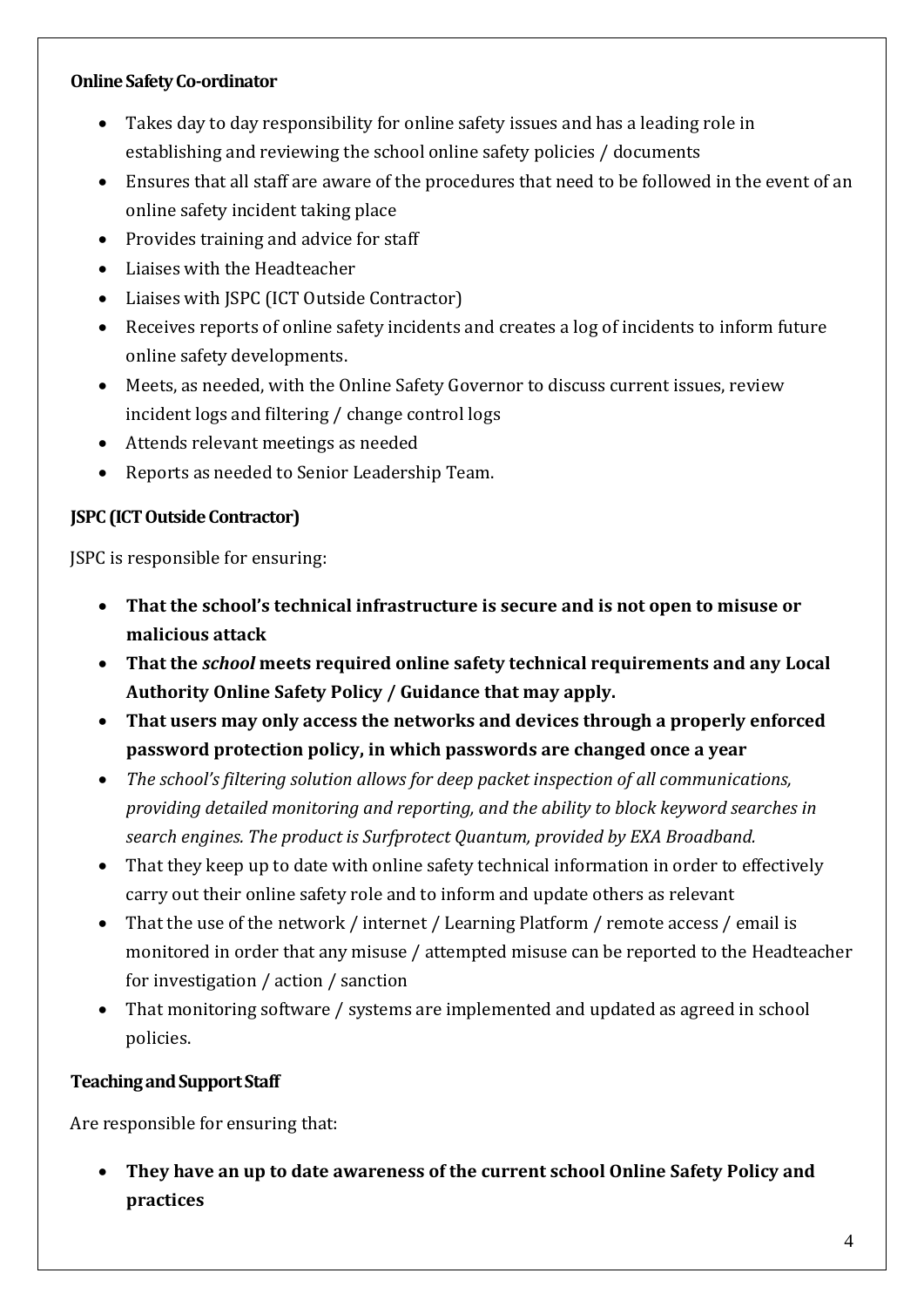- **They have read, understood and signed the Staff Acceptable Use Policy Agreement (AUP)**
- **They report any suspected misuse or problem to the Headteacher / Online Safety Coordinator for investigation / action / sanction**
- **All digital communications with pupils / parents / carers should be on a professional level** *and only carried out using official school systems*
- Online safety issues are embedded in all aspects of the curriculum and other activities
- students / pupils understand and follow the Online Safety Policy and acceptable use policies.

# **Designated Safeguarding Lead**

Should be trained in Online Safety issues and be aware of the potential for serious child protection / safeguarding issues to arise from:

- Sharing of personal data
- Access to illegal / inappropriate materials
- Inappropriate on-line contact with adults / strangers
- Potential or actual incidents of grooming
- Online-bullying.

## **Pupils:**

- **Are responsible for using the** *school* **digital technology systems in accordance with the Pupil Acceptable Use Agreement (Older Children & Younger Children Agreements)**
- Need to understand the importance of reporting abuse, misuse or access to inappropriate materials and know how to do so
- Will be taught throughout the curriculum about the use of mobile devices out of school/at home and digital cameras. Pupils should also know and understand policies on the taking / use of images and on online-bullying
- Should understand the importance of adopting good online safety practice when using digital technologies out of school and realise that the school's Online Safety Policy covers their actions out of school, if related to their membership of the school.

# **Parents / Carers**

Parents / Carers play a crucial role in ensuring that their children understand the need to use the internet / mobile devices in an appropriate way. The school will take every opportunity to help parents understand these issues through termly learning conferences, newsletters, letters, website and information about national / local online safety campaigns / literature. Parents and carers will be encouraged to support the school in promoting good online safety practice and to follow guidelines on the appropriate use of: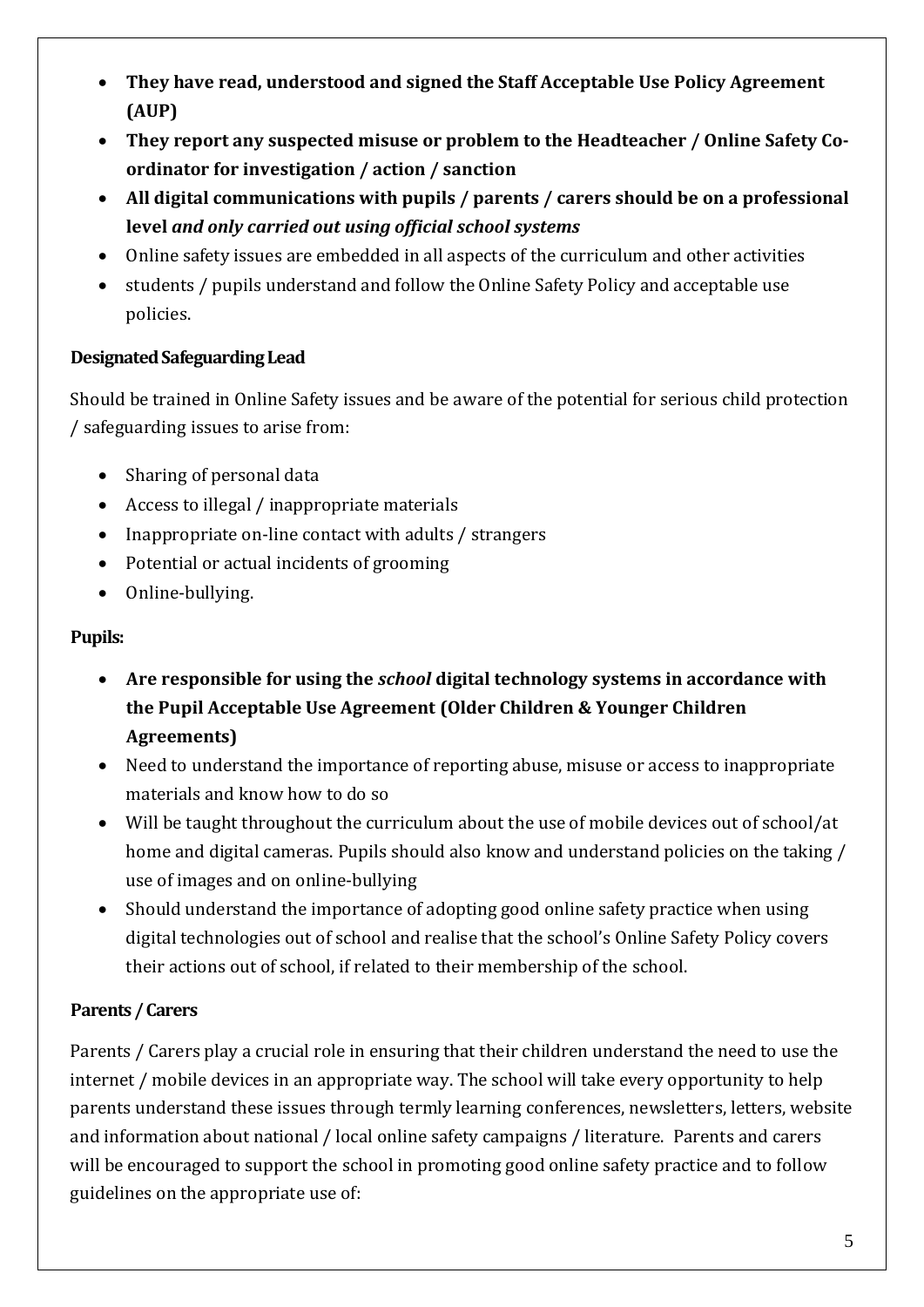- Digital and video images taken at school events
- Access to parents' sections of the website.

## **Community Users**

Community Users who access school systems / website as part of the wider school provision will be expected to sign a *Community User AUA* before being provided with access to school systems.

#### **Policy Statements**

## **Education –Pupils**

Whilst regulation and technical solutions are very important, their use must be balanced by educating pupils to take a responsible approach. The education of pupils in online safety / digital literacy is therefore an essential part of the school's online safety provision. Children and young people need the help and support of the school to recognise and avoid online safety risks and build their resilience.

Online safety should be a focus in all areas of the curriculum and staff should reinforce online safety messages across the curriculum. The online safety curriculum should be broad, relevant and provide progression, with opportunities for creative activities and will be provided in the following ways:

- **A planned online safety curriculum should be provided as part of Computing / PHSE / other lessons and should be regularly revisited**
- **Key online safety messages should be reinforced as part of a planned programme of assemblies and tutorial / pastoral activities**
- **Pupils should be taught in all lessons to be critically aware of the materials / content they access on-line and be guided to validate the accuracy of information**
- **Pupils should be supported in building resilience to radicalisation by providing a safe environment for debating controversial issues and helping them to understand how they can influence and participate in decision-making.**
- *Pupils should be helped to understand the need for the pupil Acceptable Use Agreement and encouraged to adopt safe and responsible use both within and outside school*
- *Staff should act as good role models in their use of digital technologies, the internet and mobile devices*
- *Where pupils are allowed to freely search the internet, staff should be vigilant in monitoring the content of the websites the young people visit*
- *It is accepted that from time to time, for good educational reasons, pupils may need to research topics (e.g. racism, drugs, discrimination) that would normally result in internet searches being blocked. In such a situation, staff can request that the Technical Staff (JSPC) can temporarily*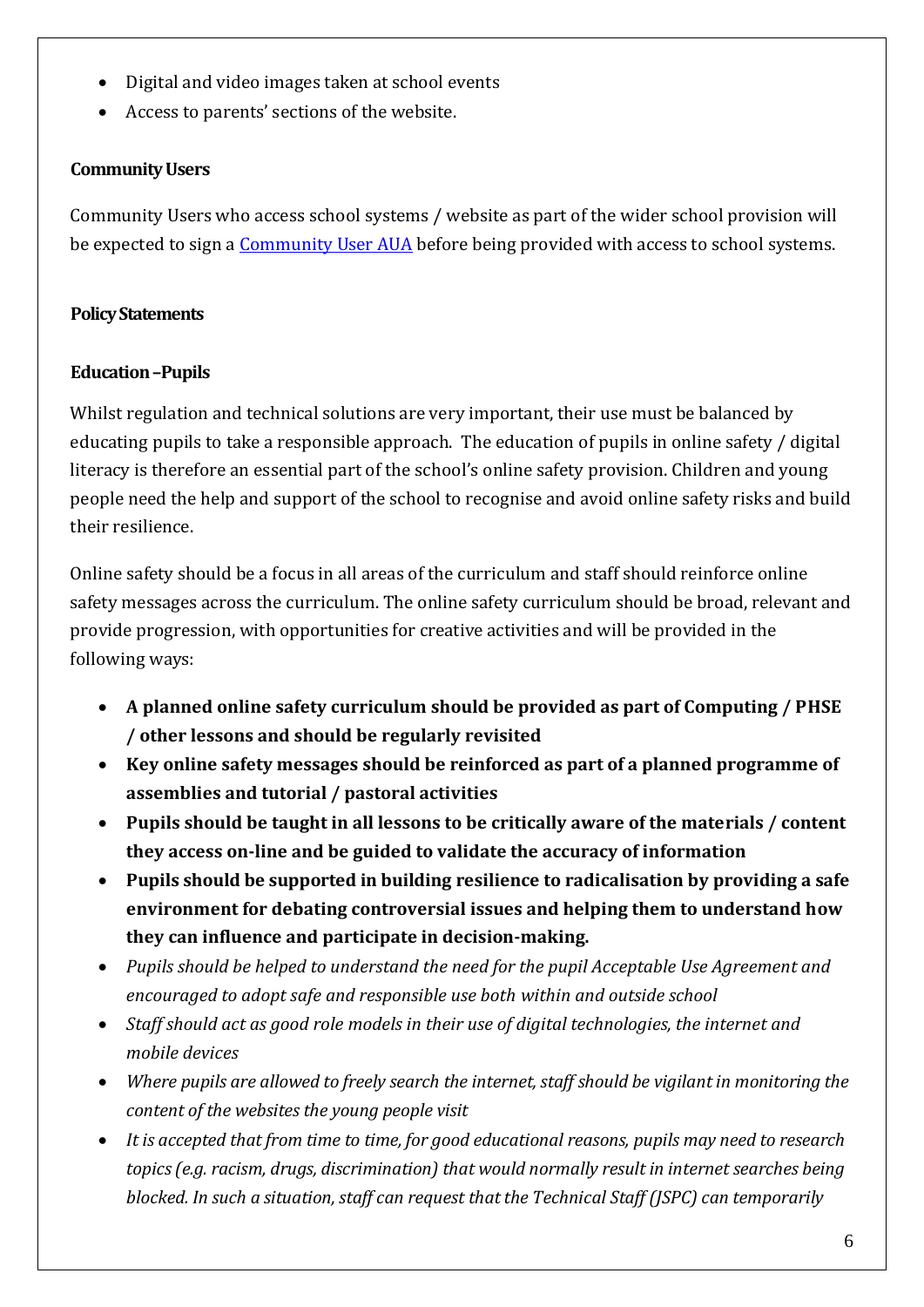*remove those sites from the filtered list for the period of study. Any request to do so, should be auditable, with clear reasons for the need.*

# **Education –Parents / Carers**

Many parents and carers have only a limited understanding of online safety risks and issues, yet they play an essential role in the education of their children and in the monitoring / regulation of the children's online behaviours. Parents may underestimate how often children and young people come across potentially harmful and inappropriate material on the internet and may be unsure about how to respond.

The school will therefore seek to provide information and awareness to parents and carers through:

- *Curriculum activities*
- *Letters, newsletters*
- *Termly learning conferences*
- *High profile events / campaigns e.g. Safer Internet Day*
- *Reference to the relevant web sites/publications e.g[. swgfl.org.uk](http://swgfl.org.uk/)  www.saferinternet.org.uk[/http://www.childnet.com/parents-and-carers](http://www.childnet.com/parents-and-carers) (see appendix for further links / resources).*

## **Education –The Wider Community**

The school will provide opportunities for local community groups / members of the community to gain from the school's online safety knowledge and experience. This may be offered through the following:

- *Providing family learning courses in use of new digital technologies, digital literacy and online safety*
- *Online safety messages targeted towards grandparents and other relatives as well as parents.*
- *The school website will provide online safety information for the wider community.*

## **Education & Training –Staff / Volunteers**

It is essential that all staff receive online safety training and understand their responsibilities, as outlined in this policy. Training will be offered as follows:

- **A planned programme of formal online safety training will be made available to staff. This will be regularly updated and reinforced. An audit of the online safety training needs of all staff will be carried out regularly.** [Online Safety BOOST](https://boost.swgfl.org.uk/) includes unlimited online webinar training for all, or nominated, staff
- **All new staff should receive online safety training as part of their induction programme, ensuring that they fully understand the school Online Safety Policy and**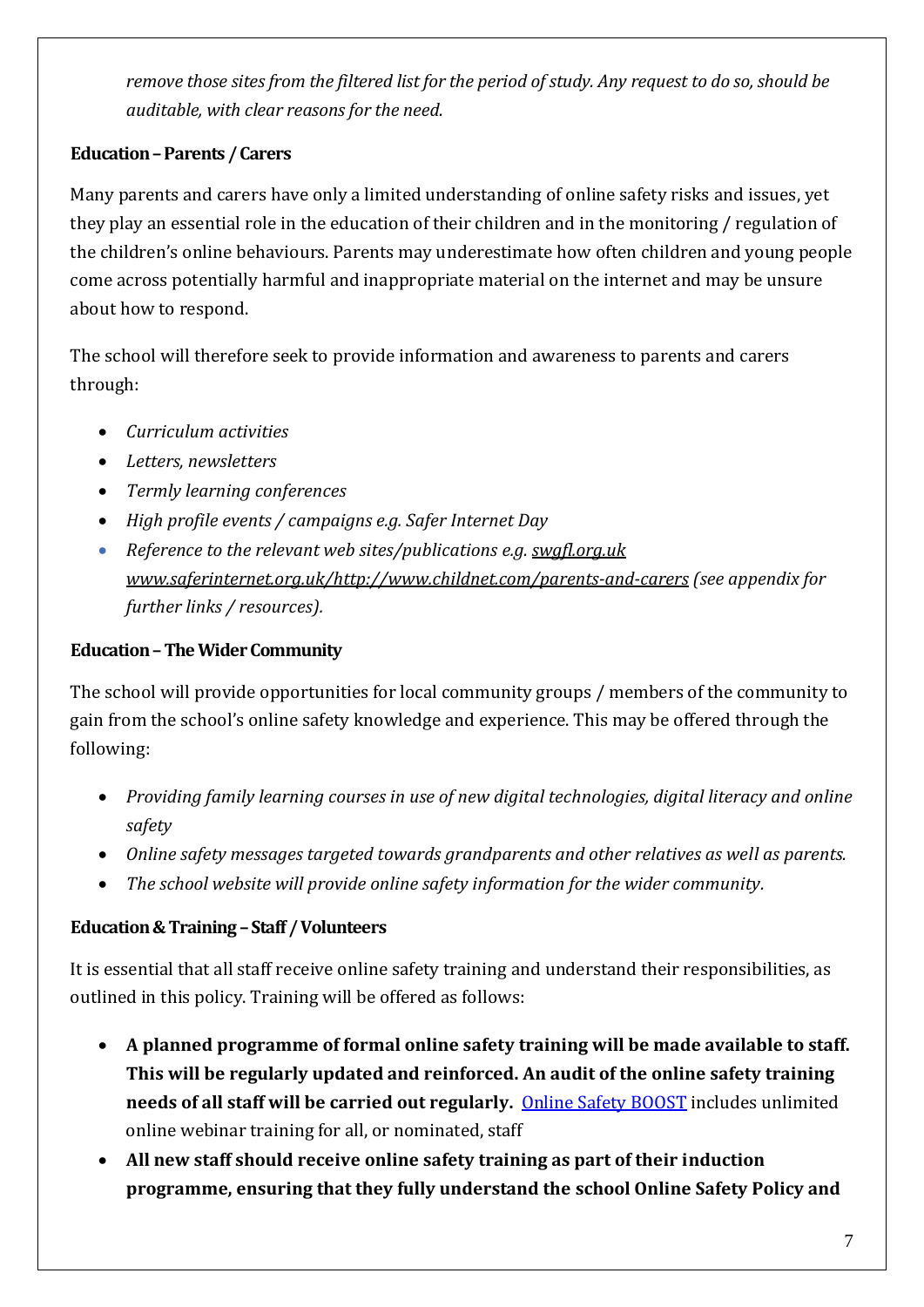**Acceptable Use Agreements.** [Online Safety BOOST](https://boost.swgfl.org.uk/) includes an array of presentations and resources that can be presented to new staff

- *It is expected that some staff will identify online safety as a training need within the performance management process*
- *The Online Safety Co-ordinator (or other nominated person) will receive regular updates through attendance at external training events (e.g. from SWGfL / LA / other relevant organisations) and by reviewing guidance documents released by relevant organisations*
- *This Online Safety Policy and its updates will be presented to and discussed by staff in staff / team meetings / INSET days*
- *The Online Safety Co-ordinator (or other nominated person) will provide advice / guidance / training to individuals as required.* [Online Safety BOOST](https://boost.swgfl.org.uk/) includes an array of presentation resources that the Online Safety coordinator can access to deliver to staff. It includes presenter notes to make it easy to confidently cascade to all staff.

# **Training – Governors**

**Governors should take part in online safety training / awareness sessions**, with particular importance for those who are members of any subcommittee / group involved in technology / online safety / health and safety /safeguarding. This may be offered in a number of ways:

- Attendance at training provided by the Local Authority / MAT / National Governors Association / or other relevant organisation (e.g. SWGfL)
- Participation in school training / information sessions for staff or parents, including attendance at assembly and visiting classes.

## **Technical –infrastructure / equipment, filtering and monitoring**

The school has a managed ICT service provided by JSPC, who carry out all the online safety measures. JSPC is fully aware of the school Online Safety Policy / Acceptable Use Agreements.

The school will be responsible for ensuring that the school infrastructure / network is as safe and secure as is reasonably possible and that policies and procedures approved within this policy are implemented. It will also need to ensure that the relevant people named in the above sections will be effective in carrying out their online safety responsibilities:

- *•* **School technical systems will be managed in ways that ensure that the school meets recommended technical requirements**
- *•* **There will be regular reviews and audits of the safety and security of school technical systems**
- *•* **Servers, wireless systems and cabling must be securely located and physical access restricted**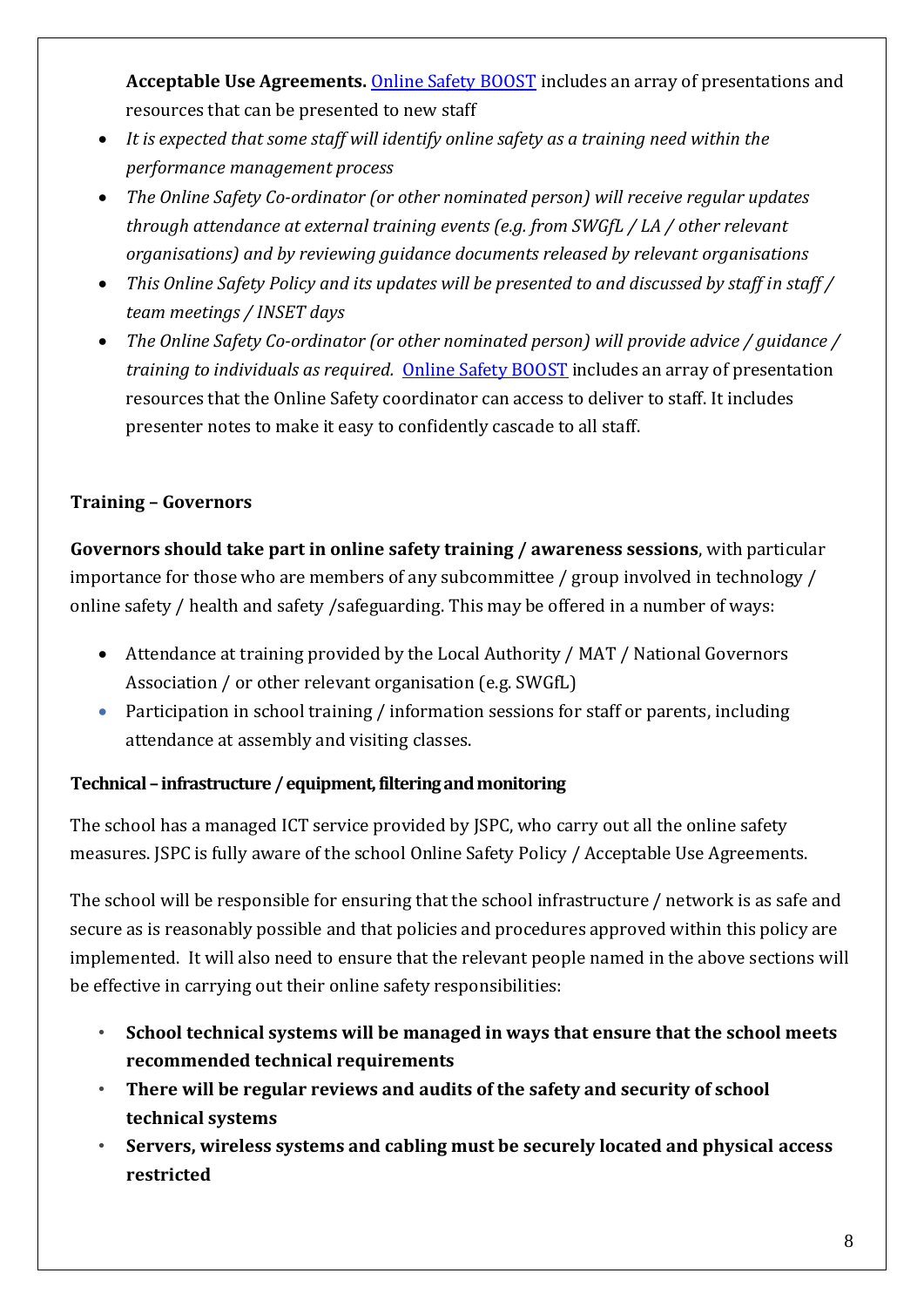- *•* **All users will have clearly defined access rights to school technical systems and devices**
- *•* The "master / administrator" passwords for the school ICT systems, used by the Network Manager (or other person) must also be available to the Headteacher or other nominated senior leader and kept in a secure place (e.g. school safe)
- *•* JSPC is responsible for ensuring that software licence logs are accurate and up to date and that regular checks are made to reconcile the number of licences purchased against the number of software installations.
- *•* **Internet access is filtered for all users.** Illegal content (child sexual abuse images) is filtered by the broadband or filtering provider by actively employing the Internet Watch Foundation CAIC list. Content lists are regularly updated and internet use is logged and regularly monitored. Staff request changes to JSPC (during the weekly visit to the school by JSPC)
- *•* **Internet filtering / monitoring should ensure that children are safe from terrorist and extremist material when accessing the internet.**
- *• The school has provided enhanced / differentiated user-level filtering*
- *• School technical staff regularly monitor and record the activity of users on the school technical systems and users are made aware of this in the Acceptable Use Agreement*
- *• Users should report any actual / potential technical incident / security breach to the relevant person, via CPOMS*
- *•* Appropriate security measures are in place to protect the servers, firewalls, routers, wireless systems, work stations, mobile devices etc. from accidental or malicious attempts which might threaten the security of the school systems and data. These are tested regularly. The school infrastructure and individual workstations are protected by up to date virus software
- *•* There is provision of temporary access of "guests" (e.g. supply teachers) onto the school systems via a specific user account that has access to one folder on the shared drive
- *•* It is not possible for standard users to install programmes on school devices

The use of removable media is permitted on school devices, as long as any personal or sensitive information is encrypted. Personal data cannot be sent over the internet or taken off the school site unless safely encrypted or otherwise secured. Se[e School Personal Data Advice and Guidance](https://swgfl.org.uk/assets/documents/appendix-school-academy-personal-data-advice-and-guidance.docx) for further detail.

## **Mobile Technologies (including BYOD/BYOT)**

Mobile technology devices may be school owned/provided or personally owned and might include: smartphone, tablet, notebook / laptop or other technology that usually has the capability of utilising the school's wireless network. The device then has access to the wider internet which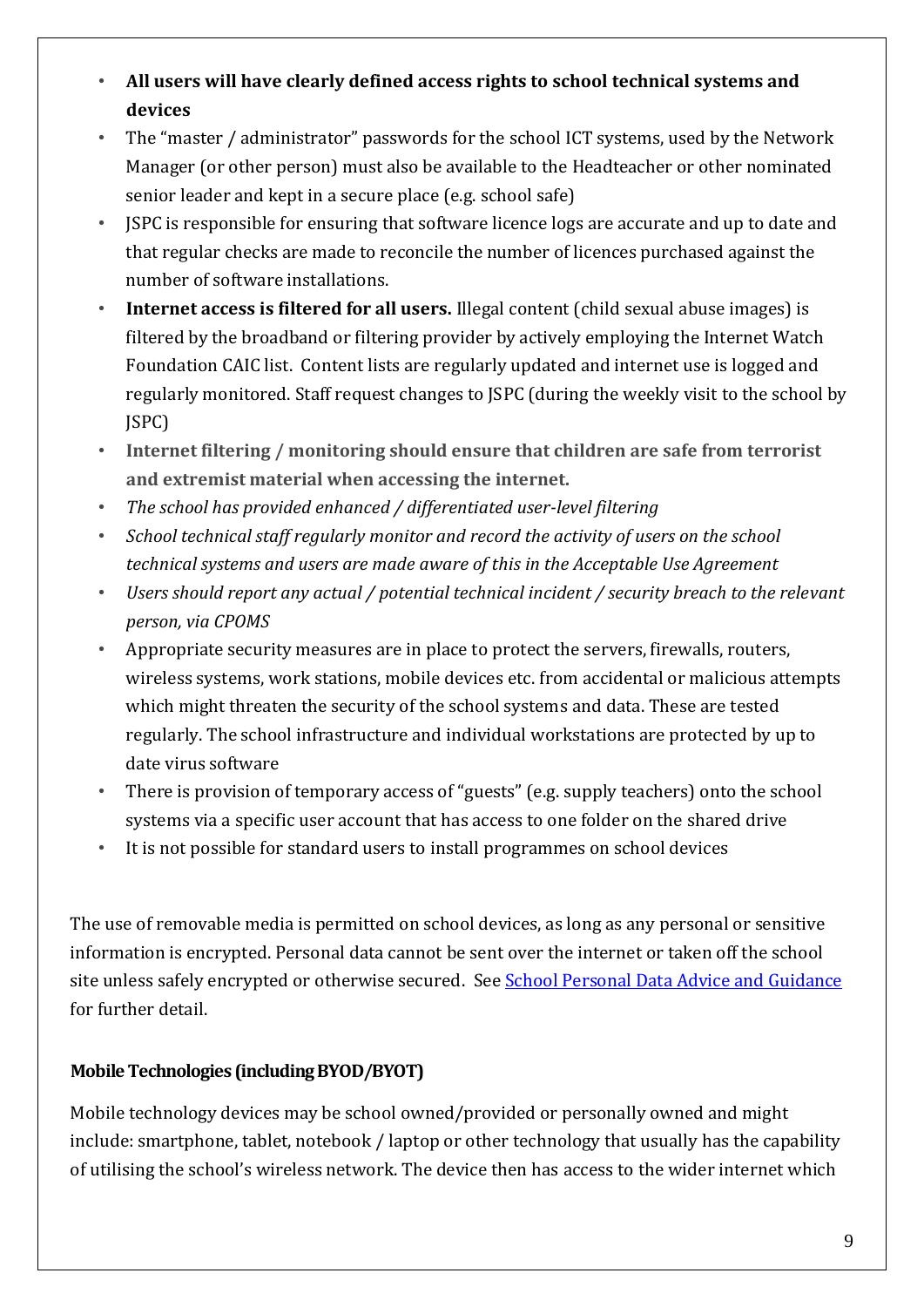may include the school's learning platform and other cloud based services such as email and data storage.

All users should understand that the primary purpose of the use mobile / personal devices in a school context is educational. Teaching about the safe and appropriate use of mobile technologies should be an integral part of the school's Online Safety education programme.

# **Use of digital and video images**

The development of digital imaging technologies has created significant benefits to learning, allowing staff and pupils instant use of images that they have recorded themselves or downloaded from the internet. However, staff, parents / carers and pupils need to be aware of the risks associated with publishing digital images on the internet. Such images may provide avenues for cyber bullying to take place. Digital images may remain available on the internet forever and may cause harm or embarrassment to individuals in the short or longer term. It is common for employers to carry out internet searches for information about potential and existing employees. The school will inform and educate users about these risks and will implement policies to reduce the likelihood of the potential for harm:

- **When using digital images, staff should inform and educate students / pupils about the risks associated with the taking, use, sharing, publication and distribution of images. In particular, they should recognise the risks attached to publishing their own images on the internet e.g. on social networking sites**
- **Written permission from parents or carers will be obtained before photographs of students / pupils are published on the school website / social media / local press (included in the initial pupil enrolment form)**
- In accordance with guidance from the Information Commissioner's Office, parents / carers are welcome to take videos and digital images of their children at school events for their own personal use (as such use in not covered by the Data Protection Act). To respect everyone's privacy and in some cases protection, these images should not be published / made publicly available on social networking sites, nor should parents / carers comment on any activities involving other pupils in the digital / video images
- Staff and volunteers are allowed to take digital / video images to support educational aims, but must follow school policies concerning the sharing, distribution and publication of those images. Those images should only be taken on school equipment; the personal equipment of staff should not be used for such purposes
- Care should be taken when taking digital / video images that pupils are appropriately dressed and are not participating in activities that might bring the individuals or the school into disrepute
- Pupils must not take, use, share, publish or distribute images of others without their permission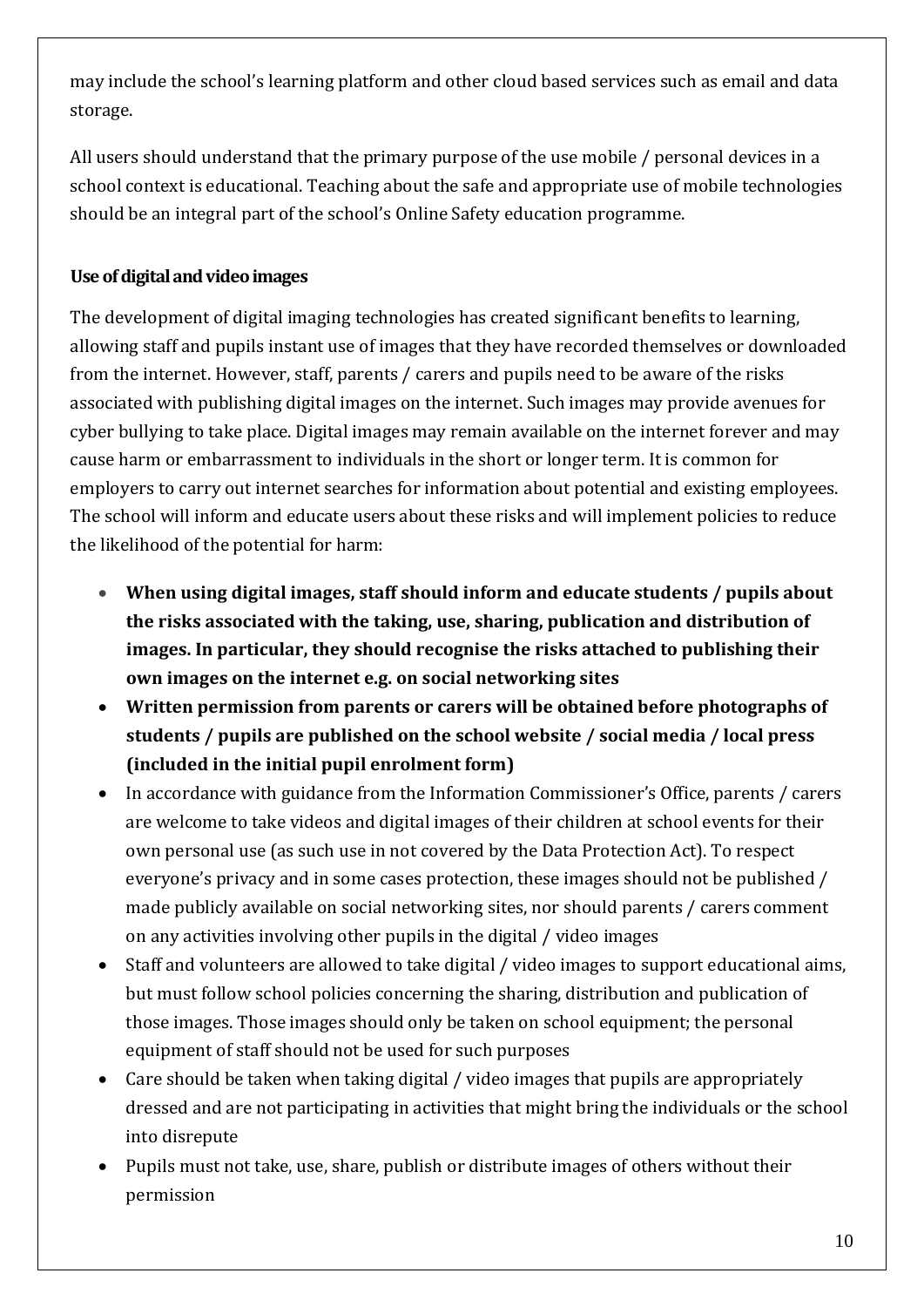- Photographs published on the website, or elsewhere that include pupils will be selected carefully and will comply with good practice guidance on the use of such images
- Pupils' full names will not be used anywhere on a website or blog, particularly in association with photographs
- Pupil's work can only be published with the permission of the parents or carers.

## **Data Protection**

Personal data will be recorded, processed, transferred and made available according to the current data protection legislation.

# **The school must ensure that:**

- It has a Data Protection Policy
- It has paid the appropriate fee to the Information Commissioner's Office (ICO)
- It has appointed a Data Protection Officer (DPO)
- It will hold the minimum personal data necessary to enable it to perform its function and it will not hold it for longer than necessary for the purposes it was collected for
- Data held must be accurate and up to date. Inaccuracies are corrected without unnecessary delay
- The lawful basis for processing personal data (including, where relevant, consent) has been identified and documented and details provided in a Privacy Notice
- Where special category data is processed, a lawful basis and a separate condition for processing have been identified
- Data Protection Impact Assessments (DPIA) are carried out
- It has clear and understood arrangements for access to and the security, storage and transfer of personal data, including, where necessary, adequate contractual clauses or safeguards where personal data is passed to third parties e.g. cloud service providers
- Procedures must be in place to deal with the individual rights of the data subject i.e. a Subject Access Requests to see all or a part of their personal data held by the data controller
- There are clear and understood data retention policies and routines for the deletion and disposal of data
- There is a policy for reporting, logging, managing and recovering from an information risk incident which recognises the requirement to report relevant data breaches to the ICO within 72 hours of the breach, where feasible
- Consideration has been given to the protection of personal data when accessed using any remote access solutions
- All schools (NB including **Academies**, which were previously exempt) must have a Freedom of Information Policy which sets out how it will deal with FOI requests
- All staff receive data handling awareness / data protection training and are made aware of their responsibilities.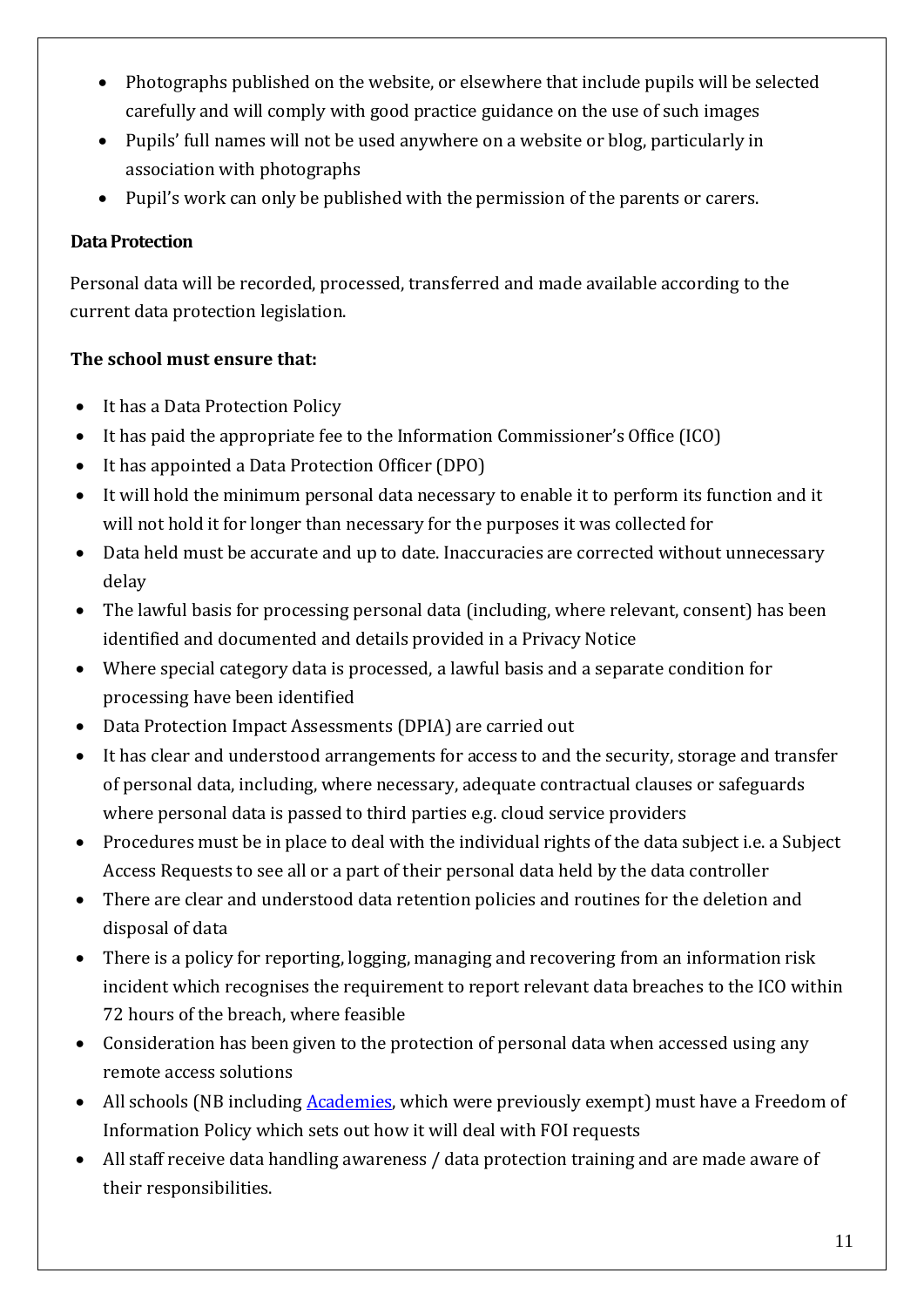**Staff must ensure that they:**

- At all times take care to ensure the safe keeping of personal data, minimising the risk of its loss or misuse
- Use personal data only on secure password protected computers and other devices, ensuring that they are properly "logged-off" at the end of any session in which they are using personal data
- Transfer data using encryption and secure password protected devices. Data is sent over the school's e-mail service within the same domain, which is encrypted via TLS, or transferred through an encrypted memory stick.

When personal data is stored on any portable computer system, memory stick or any other removable media:

- **The data must be encrypted and password protected**
- The device must be password protected (many memory sticks / cards and other mobile devices cannot be password protected)
- **The device must offer approved virus and malware checking software**
- **The data must be securely deleted from the device, in line with school policy (below) once it has been transferred or its use is complete.**

The Personal Data Advice and Guidance in the appendix provides more detailed information on the school's responsibilities and on good practice.

# **Communications**

When using communication technologies, the school considers the following as good practice:

- Staff and pupils should use only the school email service to communicate with others when in school, or on school systems (e.g. by remote access)
- **Users must immediately report, to the nominated person – in accordance with the school policy, the receipt of any communication that makes them feel uncomfortable, is offensive, discriminatory, threatening or bullying in nature and must not respond to any such communication.** [\(Online Safety BOOST i](https://boost.swgfl.org.uk/)ncludes an anonymous reporting app Whisper)
- **Any digital communication between staff and pupils or parents / carers (email, social media, chat, blogs, VLE etc.) must be professional in tone and content.** *These communications may only take place on official (monitored) school systems. Personal email addresses, text messaging or social media must not be used for these communications*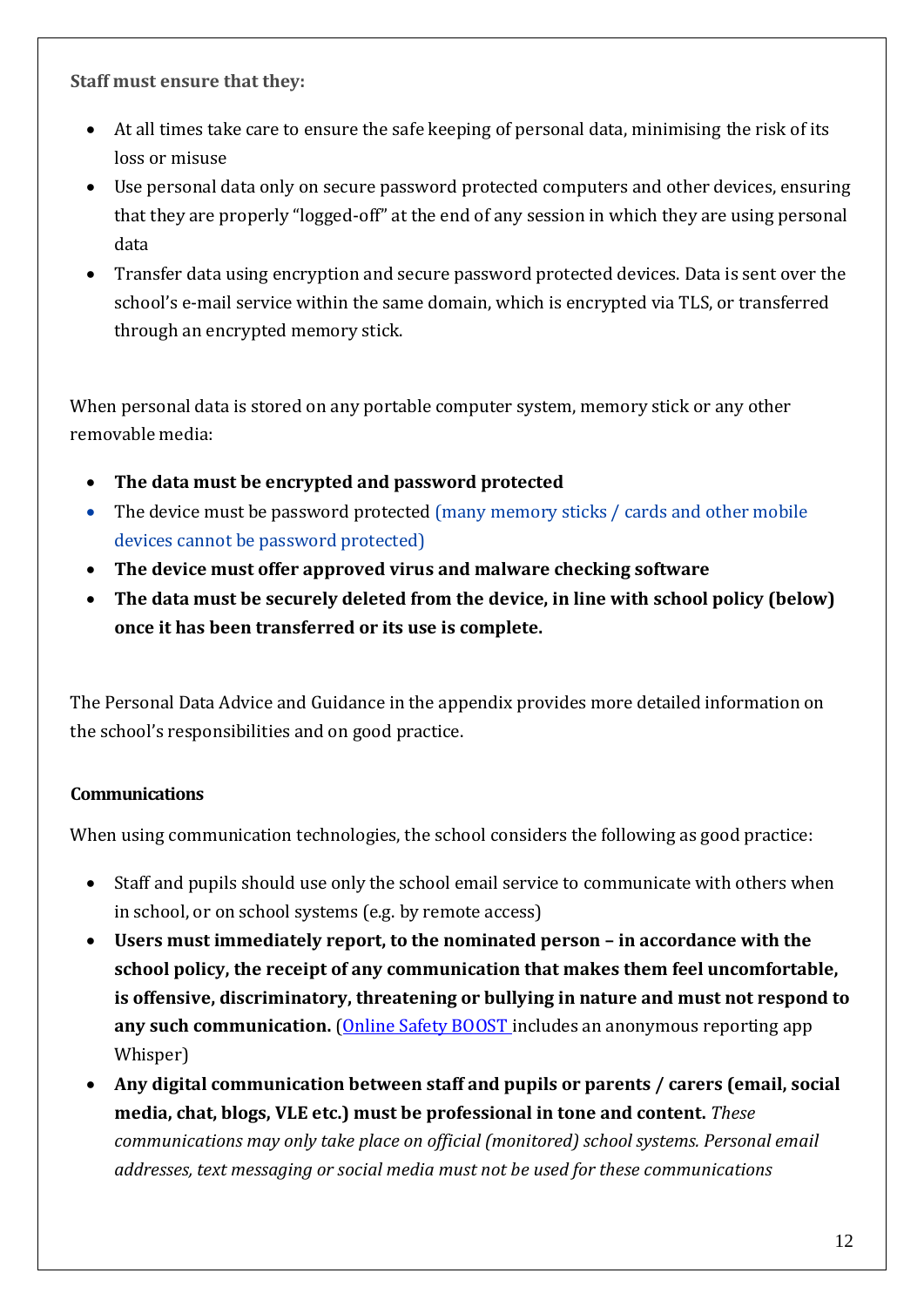- *Pupils should be taught about online safety issues, such as the risks attached to the sharing of personal details. They should also be taught strategies to deal with inappropriate communications and be reminded of the need to communicate appropriately when using digital technologies*
- *Personal information should not be posted on the school website and only official email addresses should be used to identify members of staff.*

## **Social Media -Protecting Professional Identity**

All schools, academies, MATs and local authorities have a duty of care to provide a safe learning environment for pupils and staff. Schools/academies, MATs and local authorities could be held responsible, indirectly for acts of their employees in the course of their employment. Staff members who harass, engage in online bullying, discriminate on the grounds of sex, race or disability or who defame a third party may render the *school* or local authority / MAT liable to the injured party. Reasonable steps to prevent predictable harm must be in place.

The school provides the following measures to ensure reasonable steps are in place to minimise risk of harm to pupils, staff and the school through:

- Ensuring that personal information is not published
- Training is provided including: acceptable use; social media risks; checking of settings; data protection; reporting issues [Online Safety](https://boost.swgfl.org.uk/) BOOST includes unlimited webinar training on this subject)
- Clear reporting guidance, including responsibilities, procedures and sanctions.

School staff should ensure that:

- No reference should be made in social media to students / pupils, parents / carers or school staff
- They do not engage in online discussion on personal matters relating to members of the school community
- Personal opinions should not be attributed to the school or local authority / MAT
- Security settings on personal social media profiles are regularly checked to minimise risk of loss of personal information.

#### Personal Use:

 Personal communications are those made via a personal social media accounts. In all cases, where a personal account is used which associates itself with the school or impacts on the school/ academy, it must be made clear that the member of staff is not communicating on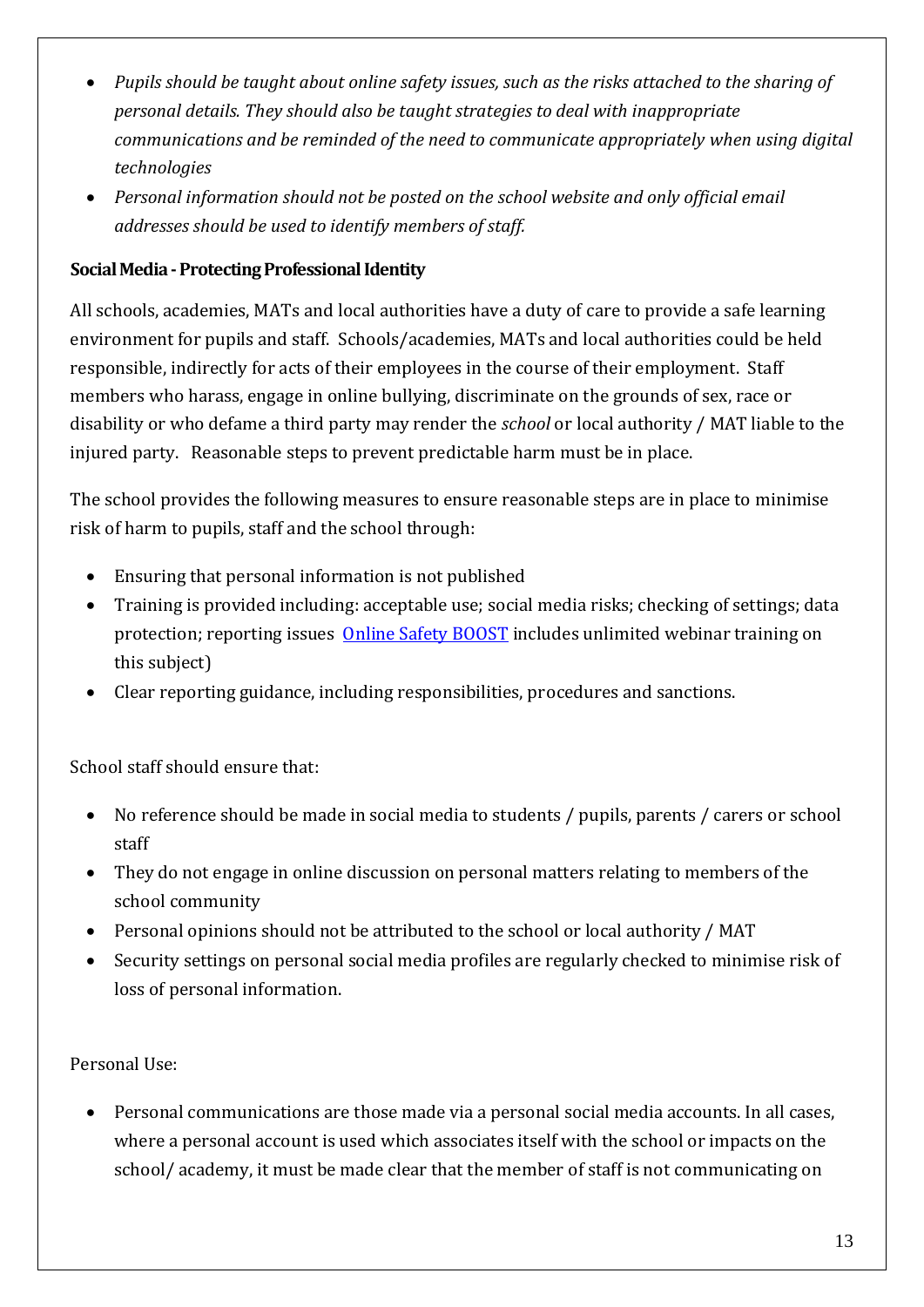behalf of the school with an appropriate disclaimer. Such personal communications are within the scope of this policy

- Personal communications which do not refer to or impact upon the school are outside the scope of this policy
- Where excessive personal use of social media in school is suspected, and considered to be interfering with relevant duties, disciplinary action may be taken
- *The school permits reasonable and appropriate access to private social media sites.*

## **Monitoring of Public Social Media**

- The school should effectively respond to social media comments brought to its attention made by others according to a defined policy or process
- [Online Safety BOOST](https://boost.swgfl.org.uk/) includes Reputation Alerts that highlight any reference to the school in online media (newspaper or social media for example).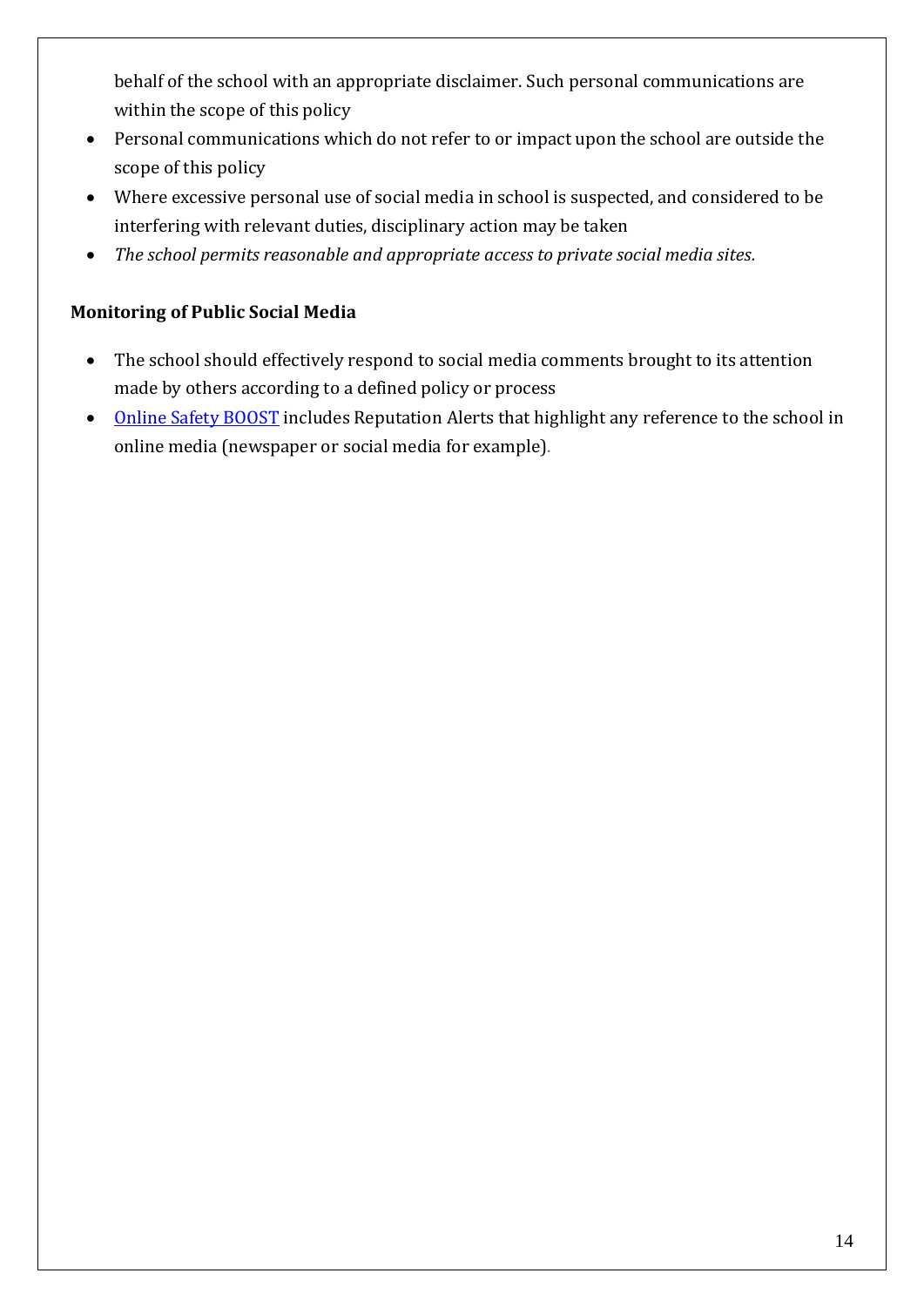## **Illegal Incidents**

If there is any suspicion that the web site(s) concerned may contain child abuse images, or if there is any other suspected illegal activity, refer to the right hand side of the Flowchart (below and appendix) for responding to online safety incidents and report immediately to the police.

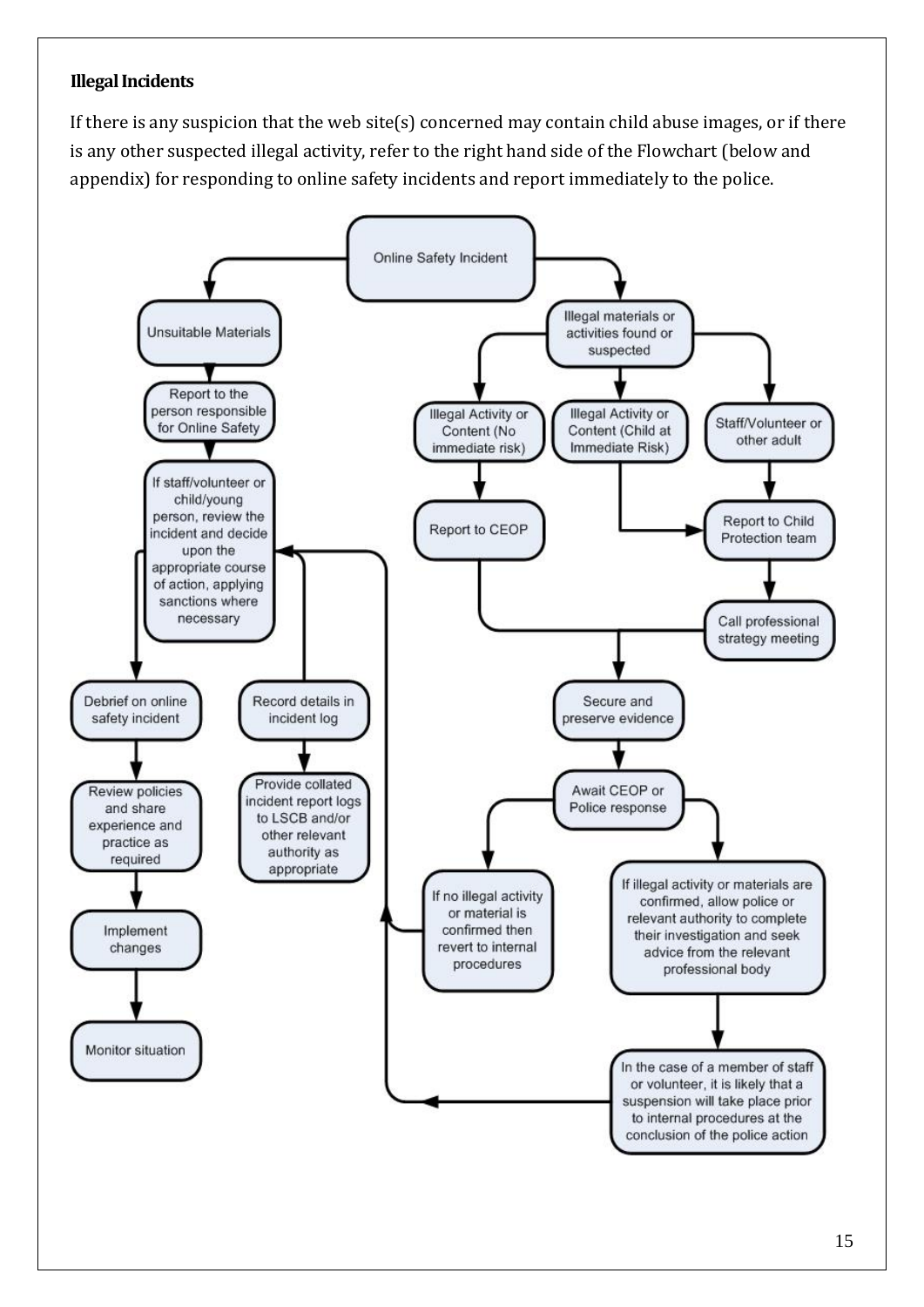#### **Other Incidents**

It is hoped that all members of the school community will be responsible users of digital technologies, who understand and follow school policy. However, there may be times when infringements of the policy could take place, through careless or irresponsible or, very rarely, through deliberate misuse.

#### **In the event of suspicion, all steps in this procedure should be followed:**

- Have more than one senior member of staff involved in this process. This is vital to protect individuals if accusations are subsequently reported
- Conduct the procedure using a designated computer that will not be used by young people and if necessary can be taken off site by the police should the need arise. Use the same computer for the duration of the procedure
- It is important to ensure that the relevant staff should have appropriate internet access to conduct the procedure, but also that the sites and content visited are closely monitored and recorded (to provide further protection)
- Record the URL of any site containing the alleged misuse and describe the nature of the content causing concern. It may also be necessary to record and store screenshots of the content on the machine being used for investigation. These may be printed, signed and attached to the incident log (except in the case of images of child sexual abuse – see below)
- Once this has been completed and fully investigated the group will need to judge whether this concern has substance or not. If it does, then appropriate action will be required and could include the following:
	- o Internal response or discipline procedures
	- o Involvement by Local Authority / Academy Group or national / local organisation (as relevant)
	- o Police involvement and/or action
- **If content being reviewed includes images of child abuse then the monitoring should be halted and referred to the Police immediately. Other instances to report to the police would include:**
	- o incidents of 'grooming' behaviour
	- o the sending of obscene materials to a child
	- o adult material which potentially breaches the Obscene Publications Act
	- o criminally racist material
	- o promotion of terrorism or extremism
	- o other criminal conduct, activity or materials
- **Isolate the computer in question as best you can. Any change to its state may hinder a later police investigation.**